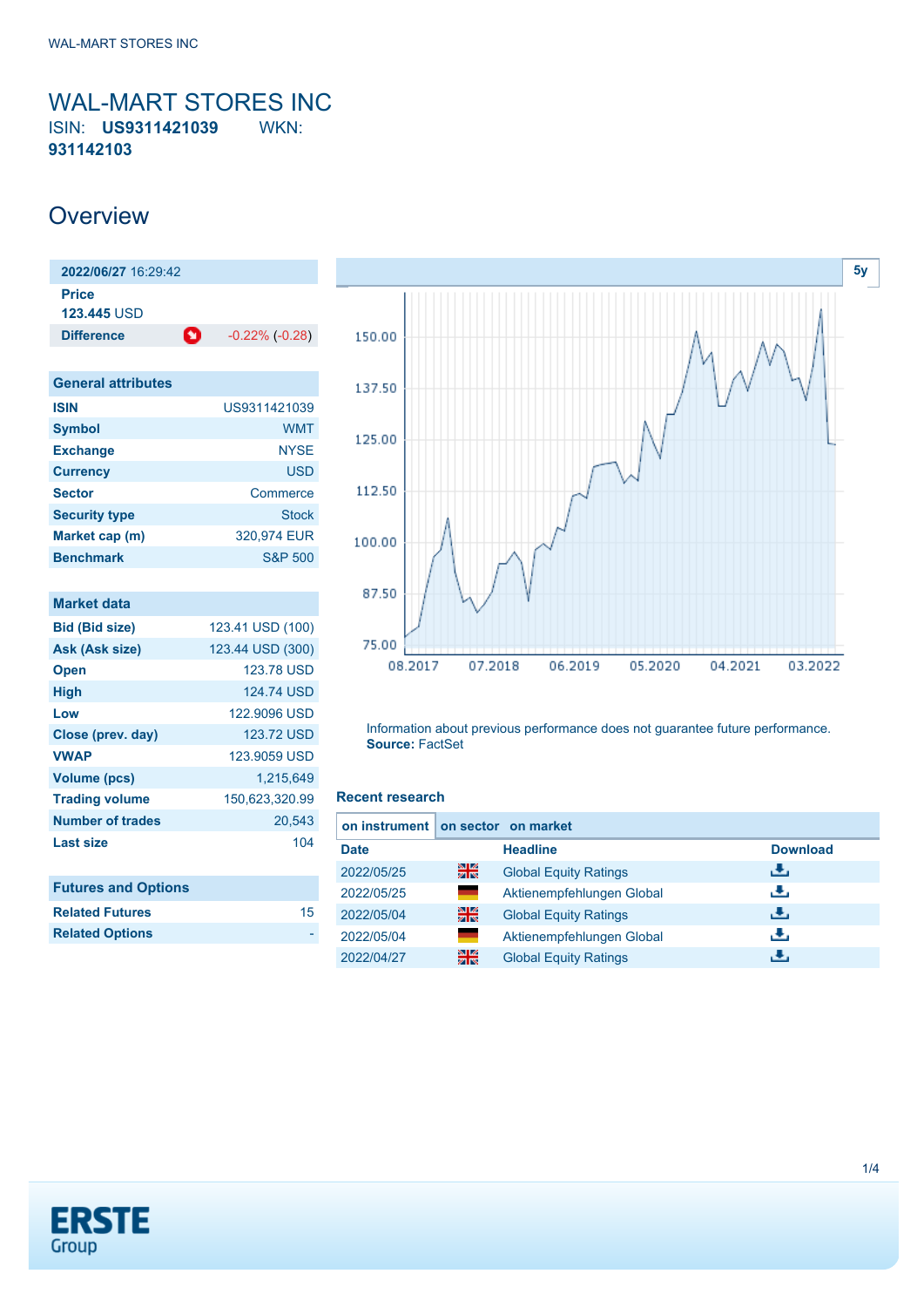## Details

**2022/06/27** 16:29:42

**Price**

**123.445** USD

**Difference 1** -0.22% (-0.28)

| <b>General attributes</b> |                    |
|---------------------------|--------------------|
| <b>ISIN</b>               | US9311421039       |
| <b>Symbol</b>             | <b>WMT</b>         |
| <b>Exchange</b>           | <b>NYSE</b>        |
| <b>Currency</b>           | USD                |
| <b>Sector</b>             | Commerce           |
| <b>Security type</b>      | Stock              |
| Market cap (m)            | 320.974 EUR        |
| <b>Benchmark</b>          | <b>S&amp;P 500</b> |

| Market data             |                  |
|-------------------------|------------------|
| <b>Bid (Bid size)</b>   | 123.41 USD (100) |
| Ask (Ask size)          | 123.44 USD (300) |
| <b>Open</b>             | 123.78 USD       |
| <b>High</b>             | 124.74 USD       |
| Low                     | 122,9096 USD     |
| Close (prev. day)       | 123.72 USD       |
| <b>VWAP</b>             | 123,9059 USD     |
| <b>Volume (pcs)</b>     | 1.215.649        |
| <b>Trading volume</b>   | 150,623,320.99   |
| <b>Number of trades</b> | 20,543           |
| Last size               | 104              |
|                         |                  |

| <b>Performance and Risk</b> |                |          |           |  |
|-----------------------------|----------------|----------|-----------|--|
|                             | 6 <sub>m</sub> | 1v       | 3v        |  |
| <b>Perf (%)</b>             | $-11.31%$      | $-9.63%$ | $+11.22%$ |  |
| Perf (abs.)                 | $-15.77$       | $-13.19$ | $+12.48$  |  |
| <b>Beta</b>                 | 0.32           | 0.33     | 0.48      |  |
| <b>Volatility</b>           | 28.87          | 22.99    | 24.50     |  |



Information about previous performance does not guarantee future performance. **Source:** FactSet

| <b>Price data</b>                                         |                          |
|-----------------------------------------------------------|--------------------------|
| $\emptyset$ price 5 days $\emptyset$ volume 5 days (pcs.) | 121.698 USD (8,725,830)  |
| Ø price 30 days   Ø volume 30 days (pcs.)                 | 125.597 USD (11,769,246) |
| Ø price 100 days   Ø volume 100 days (pcs.)               | 139.834 USD (9,094,465)  |
| Ø price 250 days   Ø volume 250 days (pcs.)               | 142.056 USD (8,487,579)  |
| <b>YTD High   date</b>                                    | 160.770 USD (2022/04/21) |
| <b>YTD Low   date</b>                                     | 117.270 USD (2022/05/20) |
| 52 Weeks High   date                                      | 160.770 USD (2022/04/21) |
| 52 Weeks Low   date                                       | 117.270 USD (2022/05/20) |

| <b>Arbitrage views</b>          |                |                   |                  |                                 |                            |
|---------------------------------|----------------|-------------------|------------------|---------------------------------|----------------------------|
| Exchange $\Box$                 | <b>Date</b>    | <b>Time Price</b> |                  | <b>Trading volume</b><br>(mio.) | <b>Number of</b><br>trades |
| Xetra                           | 2022/06/<br>27 |                   | 16:26 116.78 EUR | 0.35                            | 63                         |
| <b>Vienna Stock</b><br>Exchange | 2022/06/<br>27 |                   | 09:05 117.62 EUR | 0.00                            | 1                          |
| Tradegate                       | 2022/06/<br>27 |                   | 16:15 116.44 EUR | 0.20                            | 65                         |
| <b>Stuttgart</b>                | 2022/06/<br>27 |                   | 16:05 116.82 EUR | 0.12                            | 7                          |
| <b>SIX Swiss</b>                | 2020/02/       |                   | 17:35 117.00 USD | 0.00                            | 1                          |

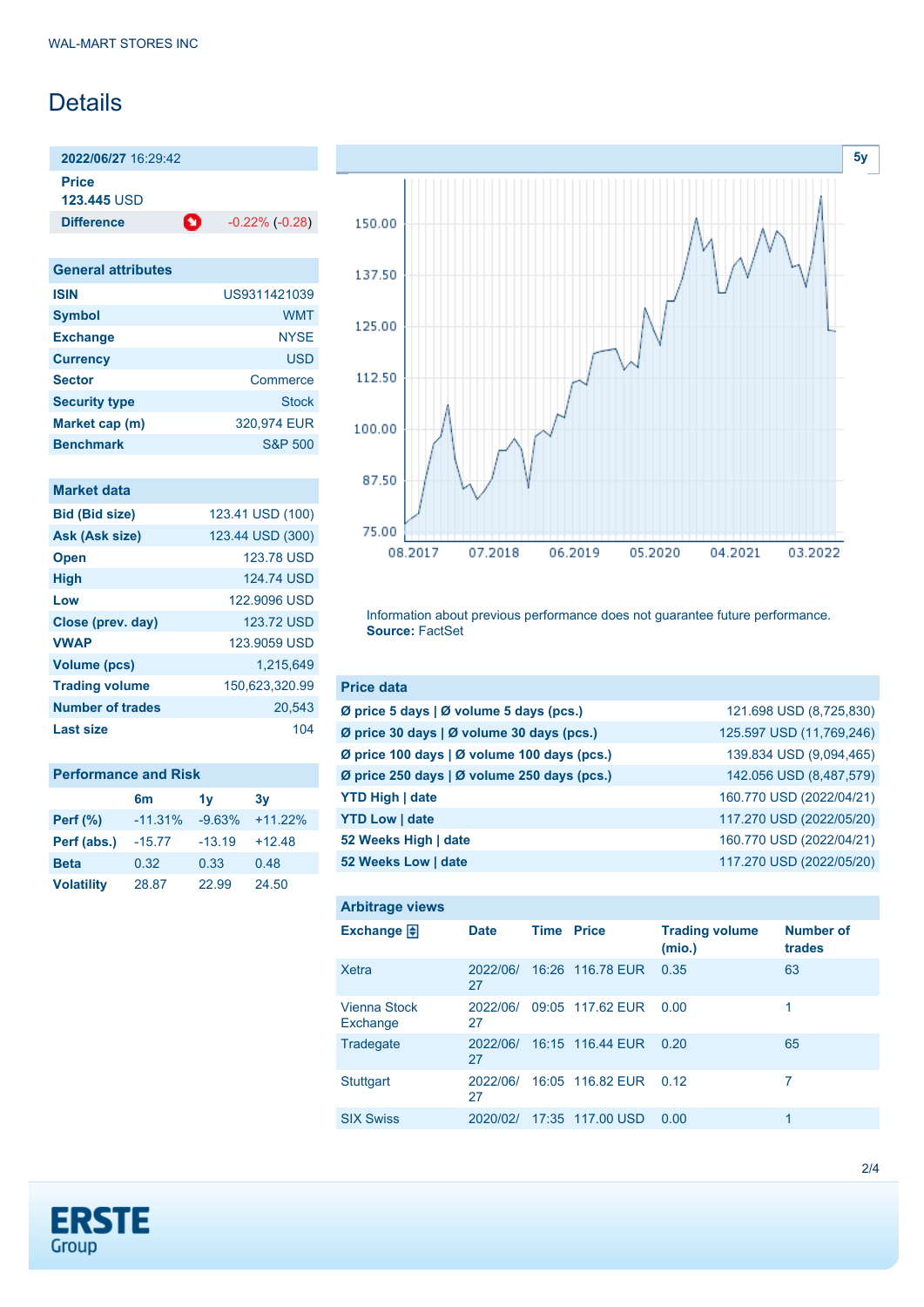| Exchange                        | 18             |                                   |      |               |
|---------------------------------|----------------|-----------------------------------|------|---------------|
| <b>SIX Swiss</b><br>Exchange    | 28             | 2019/06/ 17:50 107.68 CHF         | 0.00 | 4             |
| <b>NYSE</b>                     | 27             | 2022/06/ 16:29 123.445 USD 150.62 |      | 20,543        |
| <b>Munich</b>                   | 2022/06/<br>27 | 08:00 117.34 EUR                  | 0.00 | $\mathcal{P}$ |
| <b>London Stock</b><br>Exchange | 24             | 2022/06/ 17:37 133.93 USD         | 0.00 | 5             |
| Hanover                         | 2022/06/<br>27 | 08:00 117.04 EUR                  | 0.00 | 1             |
| Hamburg                         | 2022/06/<br>27 | 08:00 117.04 EUR                  | 0.00 | 1             |
| Frankfurt                       | 27             | 2022/06/ 11:14 118.54 EUR         | 0.01 | 4             |
| <b>Duesseldorf</b>              | 2022/06/<br>27 | 15:01 117.00 EUR                  | 0.00 | 8             |
| <b>Berlin</b>                   | 2022/06/<br>27 | 08:21 117.40 EUR                  | 0.00 | 1             |